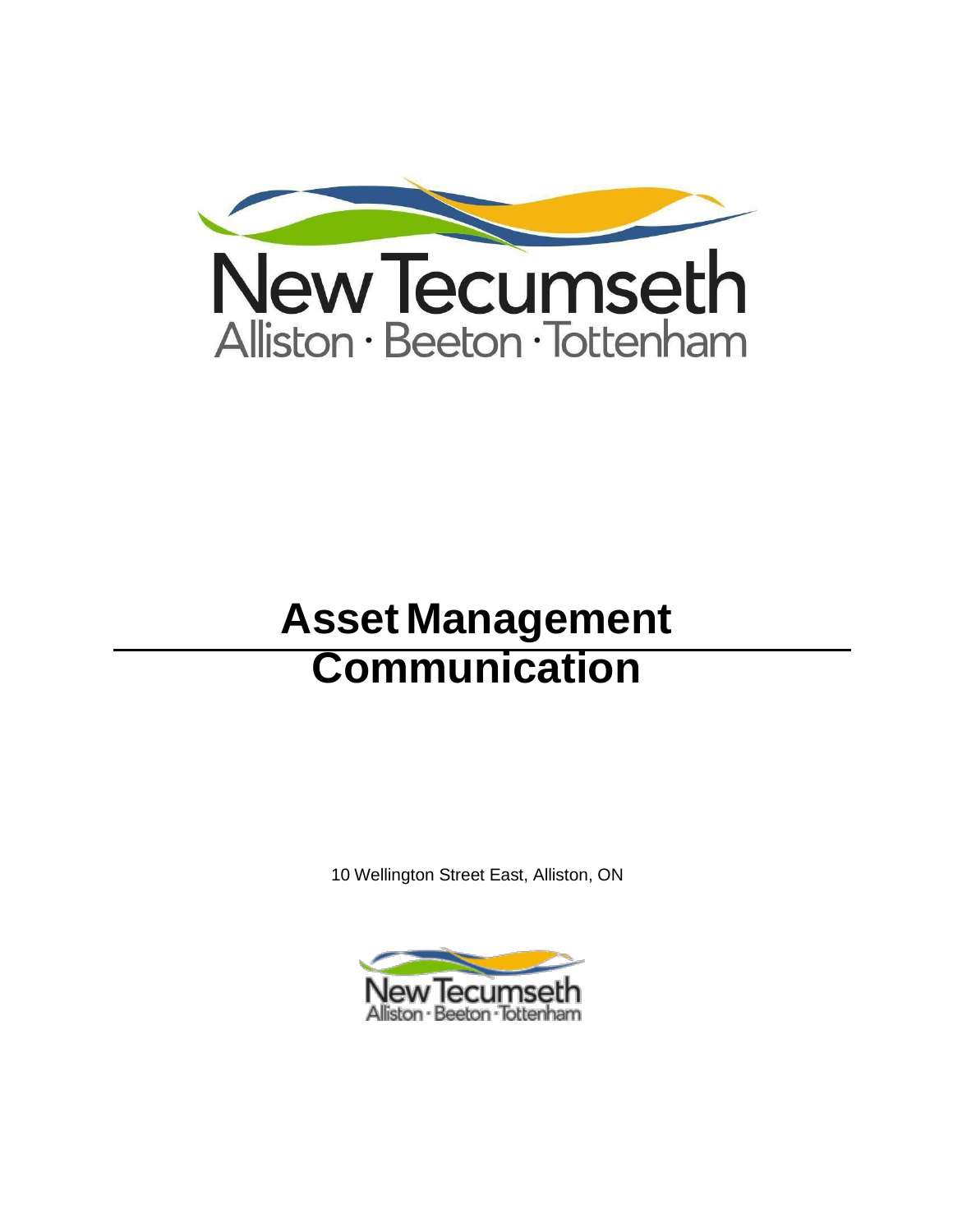# Table of Contents

| 2.0 |  |
|-----|--|
| 2.1 |  |
| 2.2 |  |
| 2.3 |  |
| 2.4 |  |
|     |  |
|     |  |
|     |  |
|     |  |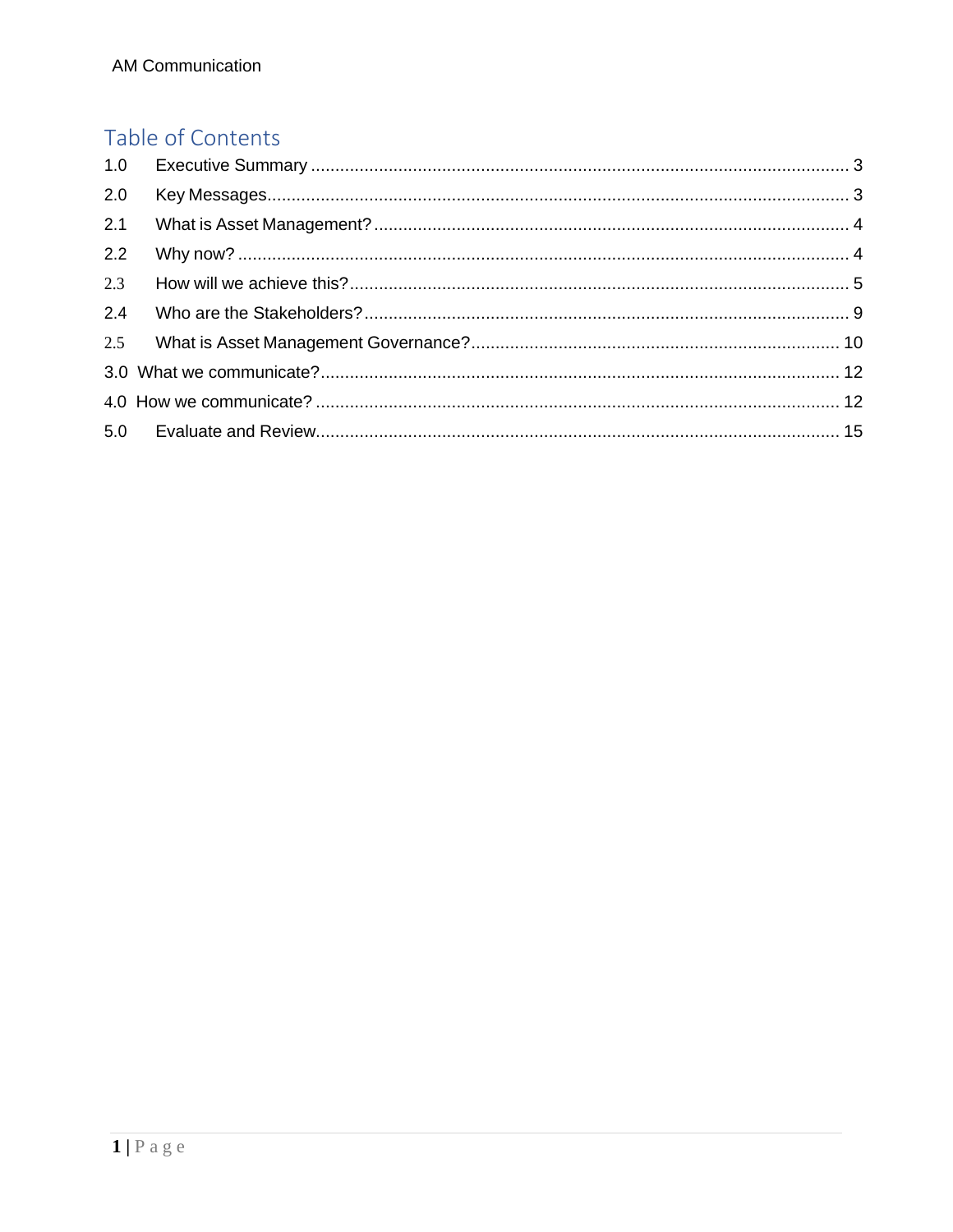# **Glossary**

| ELT         | <b>Executive Leadership Team</b>             |
|-------------|----------------------------------------------|
| <b>SMT</b>  | Senior Management Team                       |
| AMT         | Asset Management Team                        |
| <b>CAM</b>  | Corporate Asset Management                   |
| <b>SME</b>  | <b>Subject Matter Expert</b>                 |
| <b>SAMP</b> | Strategic Asset Management Policy            |
| <b>SC</b>   | <b>Steering Committee</b>                    |
| AMO         | Association of Municipalities of Ontario     |
| <b>FCM</b>  | <b>Federation of Canadian Municipalities</b> |
| <b>LOS</b>  | Levels of Service                            |
| BIA         | <b>Business Improvement Association</b>      |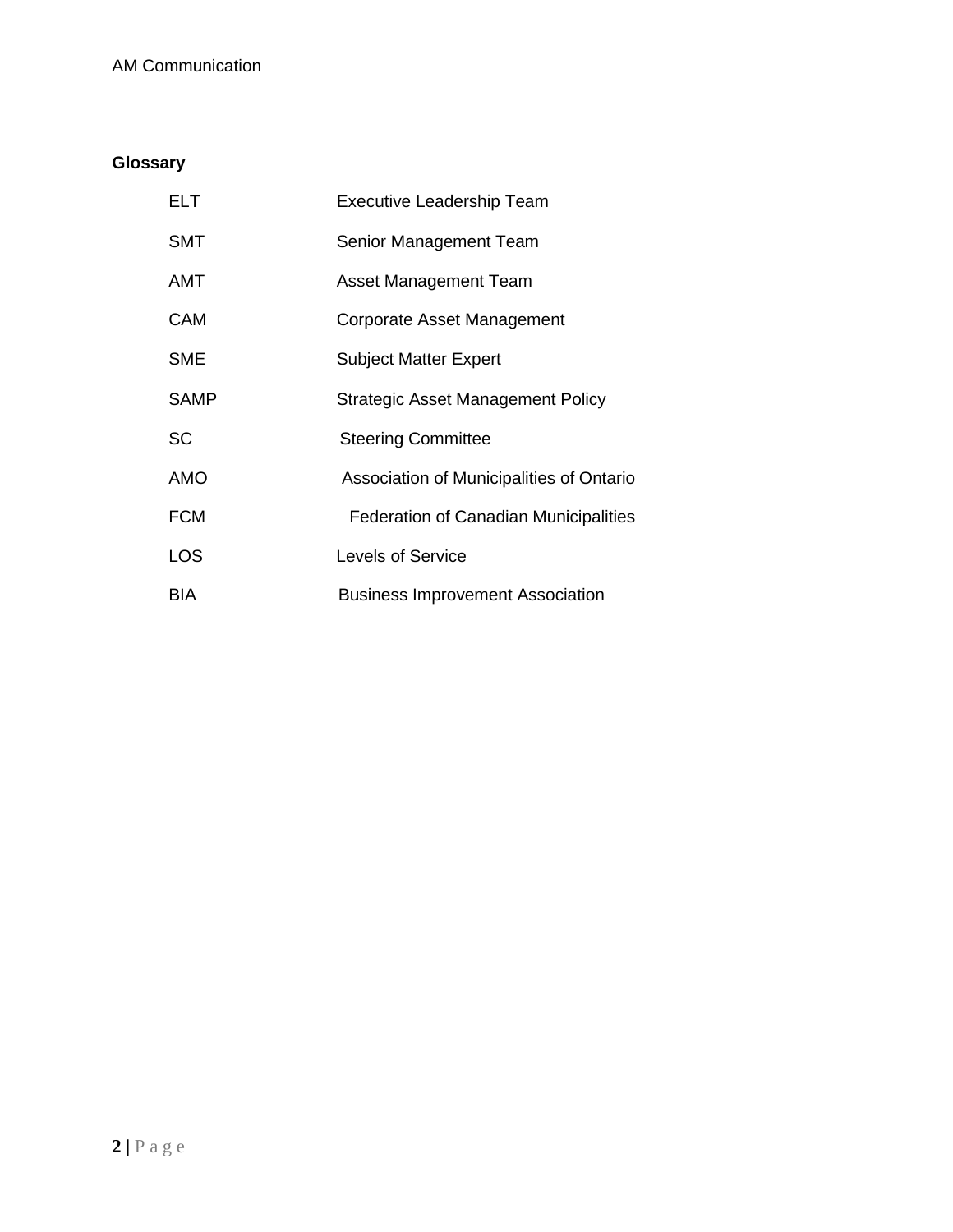#### <span id="page-3-0"></span>**1.0 Executive Summary**

The Asset Management communication framework recognizes the vital role communication plays in tying the town's strategic plan to asset management. It is important our stakeholders have a full understanding of the assets we own and through those assets the services we provide. The communication plan is far reaching and will ensure that asset management initiatives are collaborative efforts among council, staff, residents, developers, contractors, andgovernment. Developing a communication strategy is a mandatory requirement of the Ontario Regulation 588/17.

The goal of the Communication Strategy is to:

- Communicate the Strategic Asset Management Policy and Plans
- Improve the understanding of assets in the Town and how they support the Town'sservices
- Communicate asset management initiatives including levels of service, risk, maintenance and financial strategies
- Communicate strategies that utilize data and evidence to make decisions
- Develop reporting mechanisms to monitor progress and success of the plans
- Inform internal and external stakeholders of how the Town is using technology,toenable collaboration and asset preservation



#### <span id="page-3-1"></span>**2.0 Key Messages**

The following asset management fundamentals are required in the Communication Plan:

• Defined levels of service: in order to successfully balance the town's assets with stakeholder's needs and expectations within the constraints of the municipality'sfinancial resources.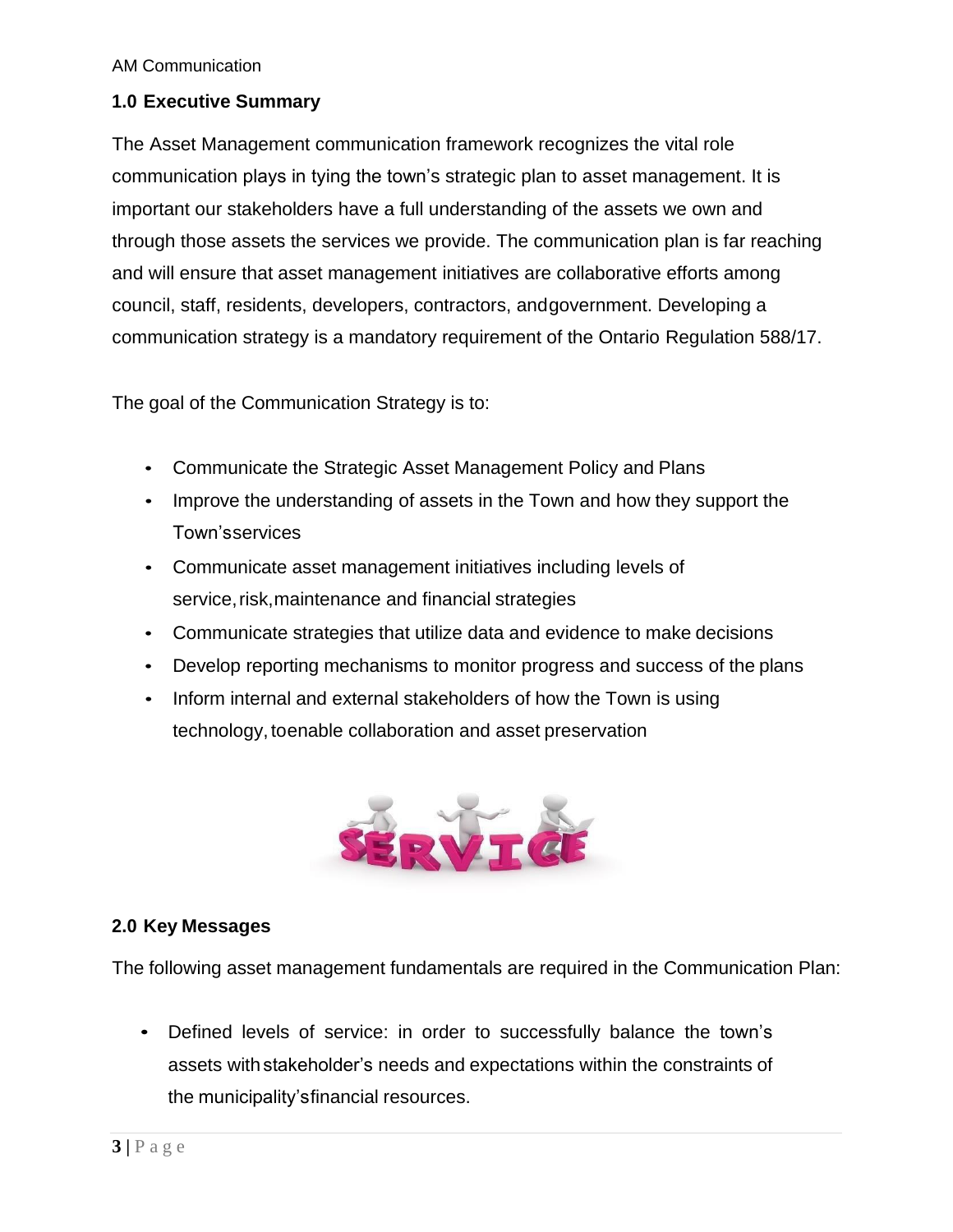- Defined measures of performance: to ensure desired performance expectationsaredelivered by the Town.
- Defined lifecycle planning and risks evaluation: to ensure investment happens at the right time and the asset delivers the required level of service over the asset's expected life at a minimum cost. This includes the incorporation of risks while makingevidence-based decisions.
- Defined maintenance programs: to ensure that maintenance and improvements to theTown's infrastructure is carried out in a planned and coordinated way.
- Defined performance evaluation and reporting: to ensure that the stakeholders areaware of the results of the asset management efforts
- Continuous feedback from the community: to ensure that there is communityengagement on asset management initiatives

# <span id="page-4-0"></span>**2.1 What is Asset Management?**

International standards ISO 55000 provide a global consensus on asset management and describes asset management as the coordinated activity of an organization to realize value fromits assets. It also involves balancing of costs, opportunities and risks against desired performance of assets to achieve an organization's objective. The Town of New Tecumseth provides various services to residents including roads, sidewalks, bridges, water, wastewater, storm water, parks, recreation and cultural services. The management and analysis of the assets are the main objective of the Asset Management office.

# <span id="page-4-1"></span>**2.2 Why now?**

The Ontario regulation 588/17 created under the Infrastructure for Jobs and Prosperity Act enacted in 2018 has emphasized the need for a strategic asset management policy followed by an asset management plan for all municipalities. The plan and policy are mandatory are will document how municipalities demonstrate their implementation of asset management. The assetmanagement plan should discuss the state of infrastructure, current and desired levels of service, asset management strategies such as risks, maintenance, lifecycle management and address community growth needs. A significant requirement in the plan is to indicate how the Town will manage the effects of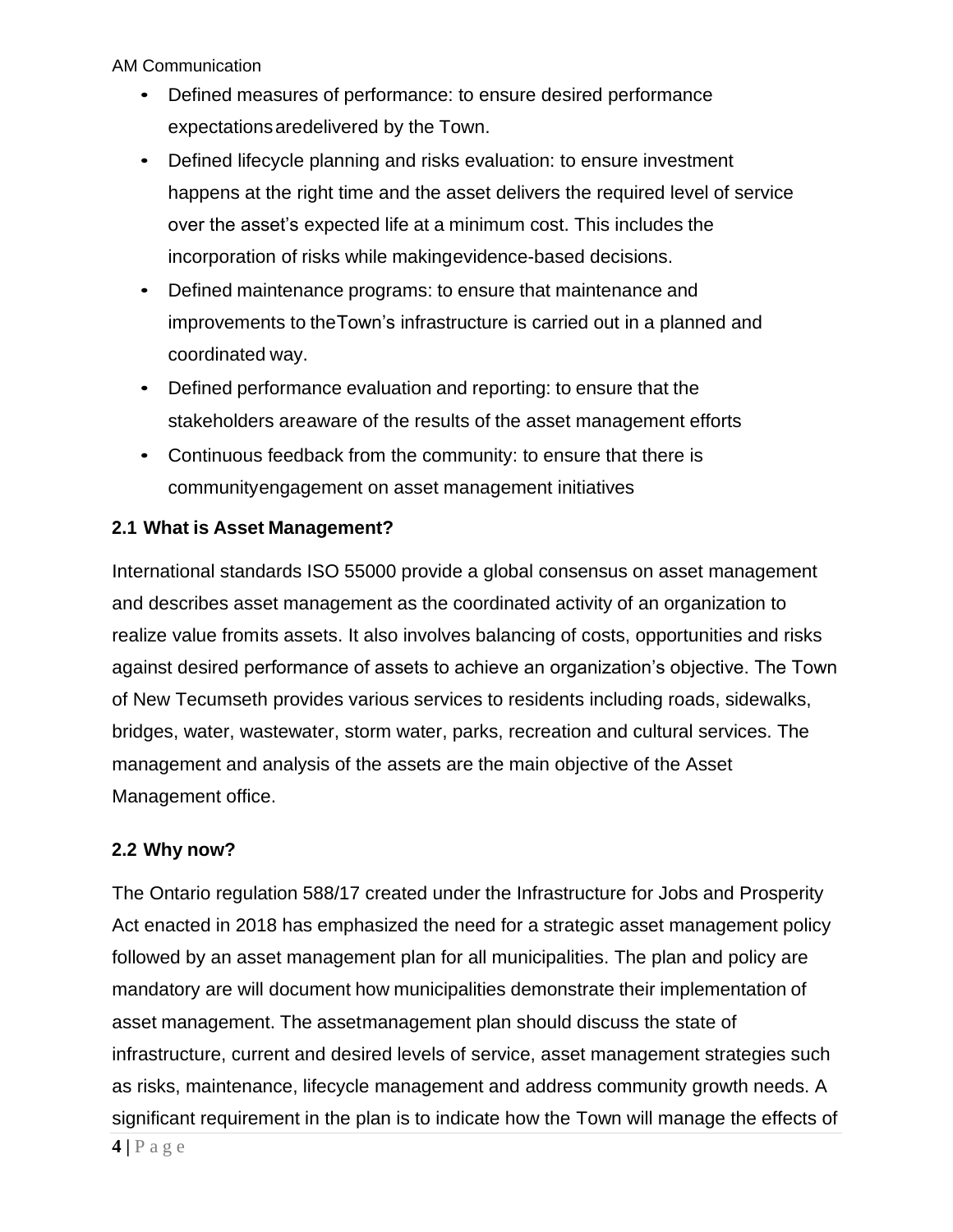climate change on town's assets and a demonstration of our commitment to long term asset management objectives.

### Benefits of Asset Management

There are many positive benefits of asset management for the Town. Fully embraced asset management principals will generate the following benefits:

- Improved operational decisions
- Greater ability to plan and pay for future repairs and replacements
- Increased knowledge of assets and their location
- Increased knowledge of assets that are critical to the Town and how they support town services
- Improved emergency response
- Increased understanding of risks related to each asset resulting in improved decision-making
- Improved communication to council and public
- Increased understanding of the lifecycle management of assets and the variousstrategies that support growth and demand for services
- Improved evidence-based periodization during budget deliberations

# <span id="page-5-0"></span>**2.3 How will we achieve this?**

The Town of New Tecumseth plans to achieve these benefits by adopting best practices in asset management (ISO 55000). Good asset management does not happen easily or quickly but requires an investment in detailed planning considering the longer term. The Province hasindicated a 4 year time frame in their regulation to develop all the various plans and recognizethat it takes many years to develop a mature approach and acquire the necessary funds to support the recommendations. New Tecumseth has prepared a detailed road map indicating the initiatives over the next 5 years. Stakeholders in the Town will be kept abreast with asset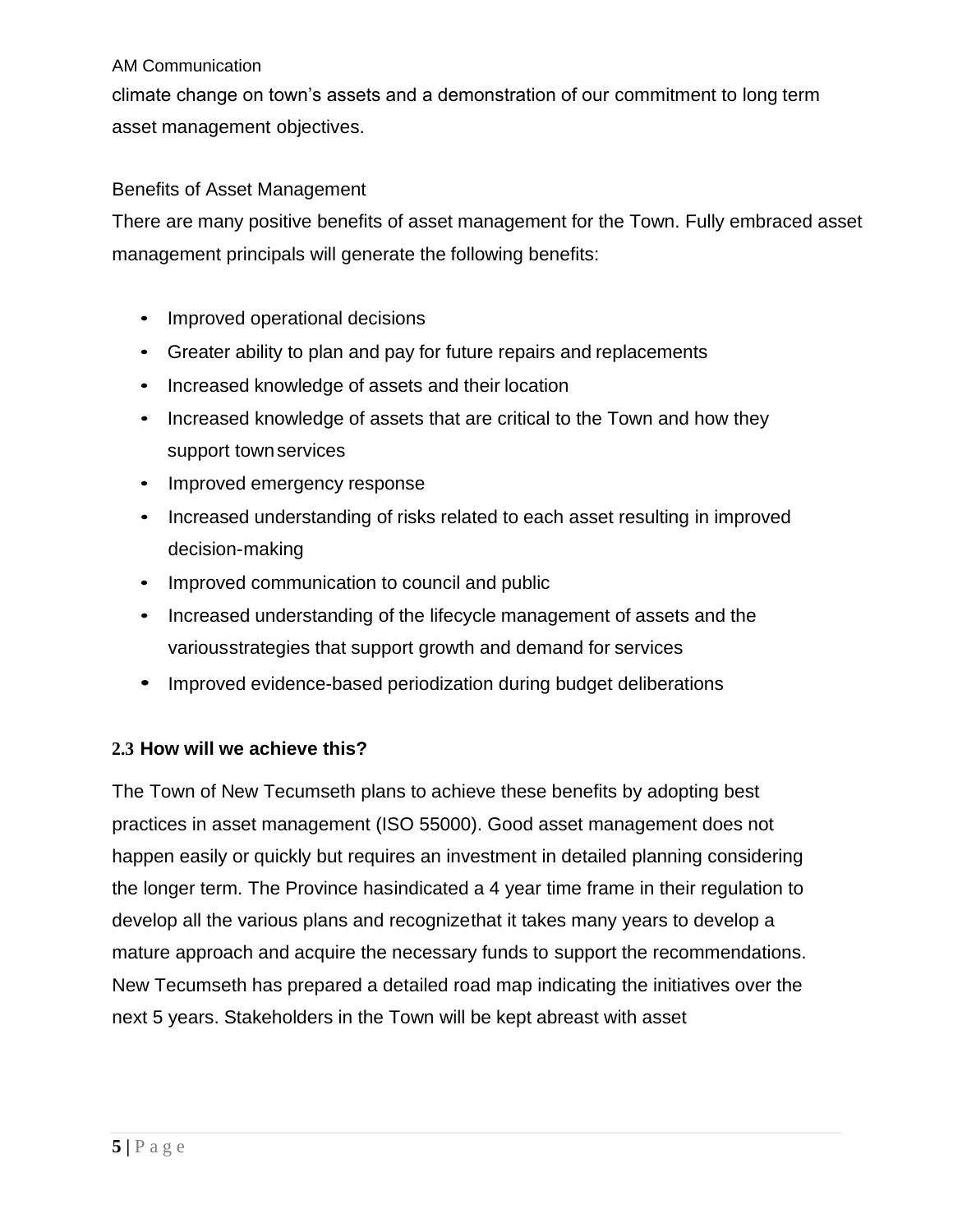management initiatives, levels of service, performance targets and results that pertain to theirinterest in the asset network and service. The Council's responsibility is to define the strategicgoals of the Town and ensure the town's resources and services are engaged to meet these goals. The important questions to be answered include:

#### What do we own?

This question involves the Town's asset inventory and how complete the data is. The asset inventory for some service areas may be robust whereas the inventory data may lack in terms ofcompleteness in other service areas. Our roads, bridges, fleet, sidewalks and facilities have inventory and condition assessments as they are mandated by the province or required

for routine maintenance. However, our parks and storm water do not have complete inventory. When describing the quality of our inventory we include attributes that are essential for asset management purposes such as condition, risk and performance factors.

#### Where is it?

This involves the location of Town's assets and where they reside. Linear infrastructure and their attributes can be identified in GIS. However, components at a granular level may not be identified by GIS. The distinct or vertical assets can be identified by GIS, but more detailed sub-assets and components need to be identified by their location. Location plays an important role in completeness of inventory.

#### What is it worth?

 $6$  | P a g e Another important attribute in inventory is the replacement cost of the inventory which will help in financial planning and budgeting. The replacement costs are important for the long-term financial plan and for evidence-based decision making like lease or buy, trade or sell, repair or rehabilitate. The other decision-making tools like cost-risk optimization and cost-benefit analysis are dependent on this attribute. The replacement costs help the asset management team to build the "State of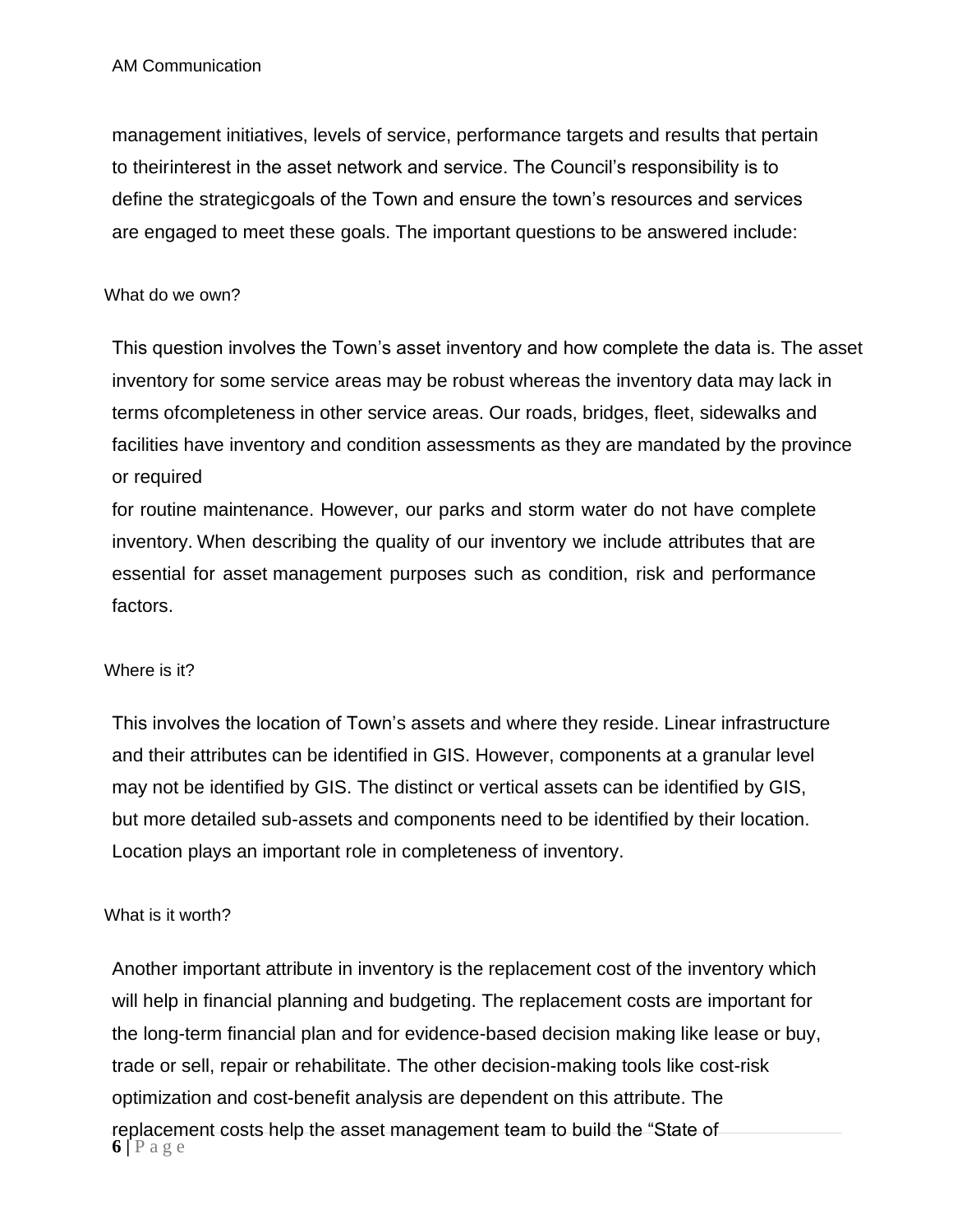Infrastructure Report" that will represent the value each service areaprovides to the Town.

### What condition is it in?

The condition of an asset is significant for understanding how old the assets are and play a significant role in the "State of Infrastructure Report". The condition provides information such as asset replacement or refurbishment. A few service areas in the Town have condition data based on the mandatory metrics set by the ministry, such as roads, bridges and sidewalks. However, there is no condition data for parks, fleet and other service areas. Some assets like fleet are visually inspected for condition during budgets however we will develop standards to evaluate all our asset for condition. The following chart uses 5 categories to indicates our asset condition and will be a standard tool to communicate to the stakeholders.

| <b>Condition</b><br><b>Grading</b> | <b>Description of Condition</b>                                                                                                                                                |  |  |
|------------------------------------|--------------------------------------------------------------------------------------------------------------------------------------------------------------------------------|--|--|
| 1                                  | Very Good: Typically, new or recently rehabilitated. A few elements<br>show general signs of deterioration that require attention                                              |  |  |
| $\overline{2}$                     | Good: Some elements show general signs of deterioration that<br>require attention. A few elements exhibit significant deficiencies                                             |  |  |
| 3                                  | Fair: Shows general signs of deterioration and requires attention.<br>Some elements exhibit significant deficiencies                                                           |  |  |
| 4                                  | <b>Poor:</b> Mostly below standard, with many elements approaching end<br>of service life. A large portion of the system exhibits significant<br>deterioration.                |  |  |
| 5                                  | <b>Very Poor:</b> Unacceptable condition with widespread signs of<br>advanced deterioration. Many components exhibit signs of<br>imminent failure, which is affecting service. |  |  |

**7 |** P a g e For those assets where condition is unavailable, the estimated service life remaining can be used as a starting point for condition assessment. This will enable the Town to review the stateof its assets annually which is required in the "State of Infrastructure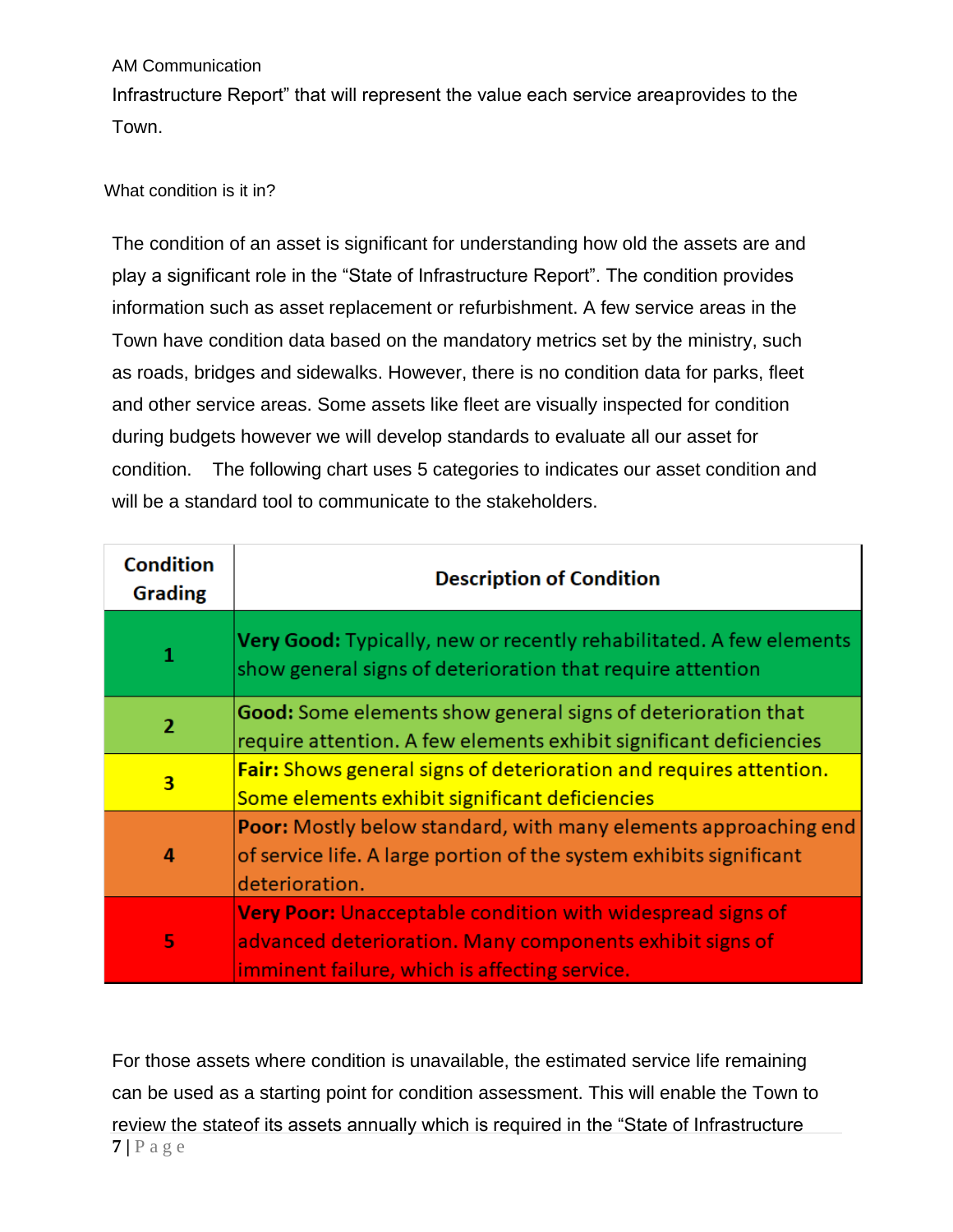Report". The matrix belowprovides a benchmark on how asset conditions are viewed and reported.

| Don't have condition information? Using the amount of the<br>estimated service life (ESL) remaining is a good starting point.<br>Here is a guide that you can use: |                             |  |  |
|--------------------------------------------------------------------------------------------------------------------------------------------------------------------|-----------------------------|--|--|
| <b>CONDITION GRADE</b>                                                                                                                                             | % OF ESL REMAINING ON ASSET |  |  |
| <b>Very Good</b>                                                                                                                                                   | 80-100%                     |  |  |
| G ood                                                                                                                                                              | 60-79%                      |  |  |
| Fair                                                                                                                                                               | 40-59%                      |  |  |
| Poor                                                                                                                                                               | 20-40%                      |  |  |
| <b>Very Poor</b>                                                                                                                                                   | $~120\%$                    |  |  |

#### What needs to be done?

The Town of New Tecumseth hired a Manager of Corporate Assets who is responsible for all the asset management activities of the Town. He is responsible for developing a road map on asset management initiatives and developing policy and strategies for continuous improvement initiatives for the Town. The objective is to design a Strategic Asset Management Policy (SAMP)that aligns with the town's strategic plan and further develop a governance and communication plan for the Town.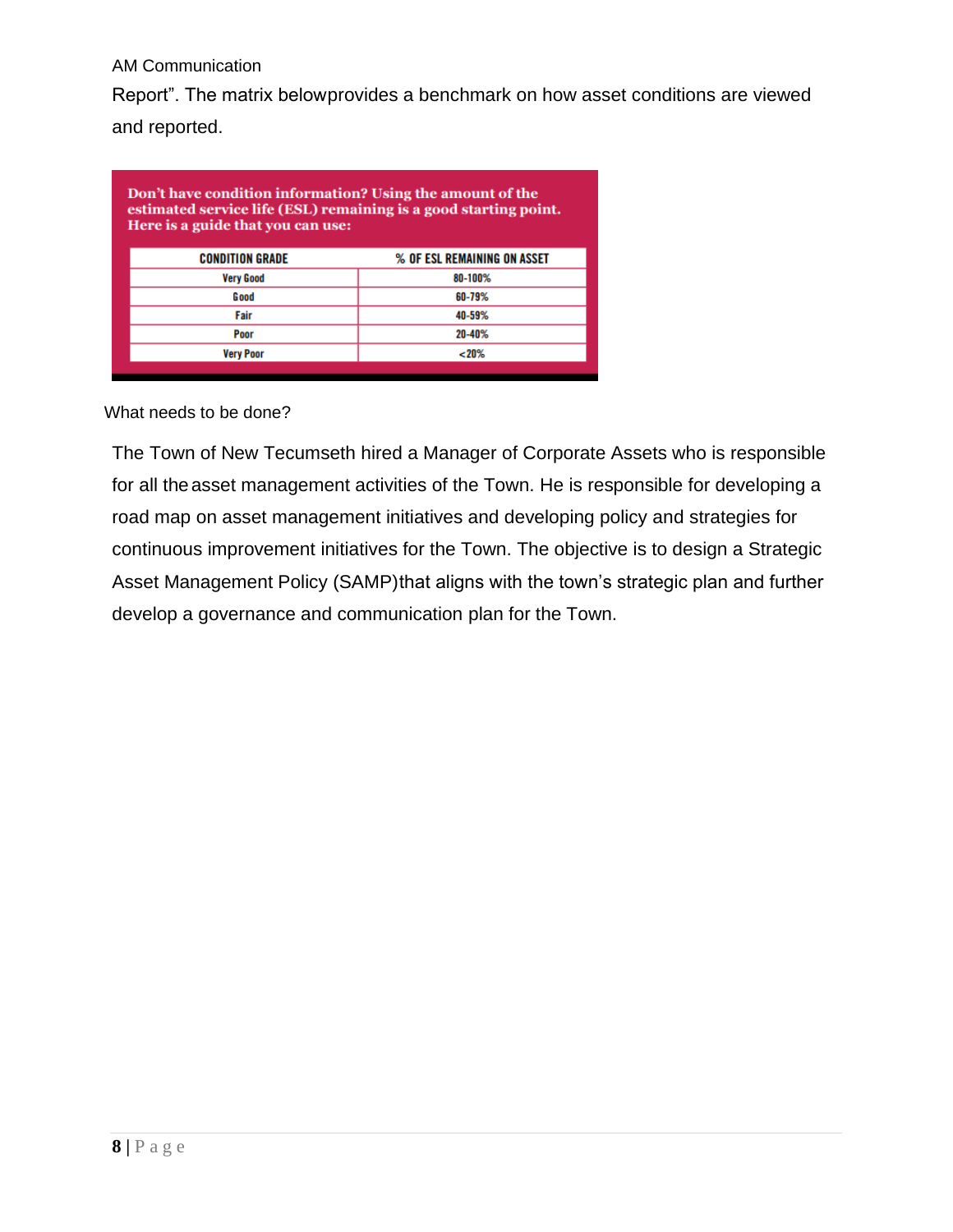The province has put deadlines to meet asset management goals and they are as follows:



# <span id="page-9-0"></span>**2.4 Who are the Stakeholders?**

Asset Management is an integrated business approach involving finance, engineering, operations, planning and management to effectively manage existing and new infrastructure to balance costs, opportunities and risks to provide satisfactory levels of service to the community.As there is emphasis on an integrated approach, the Town of New Tecumseth has involved major service areas to be part of the Asset Management governance that will enable the Town to make evidence-based decisions that will benefit the community. The stakeholders for the Town can be divided into (1) Internal and (2) External stakeholders. The internal stakeholders of the Town are:

- Elected Council members
- Committees within the Town
- Senior Management
- Service Area staff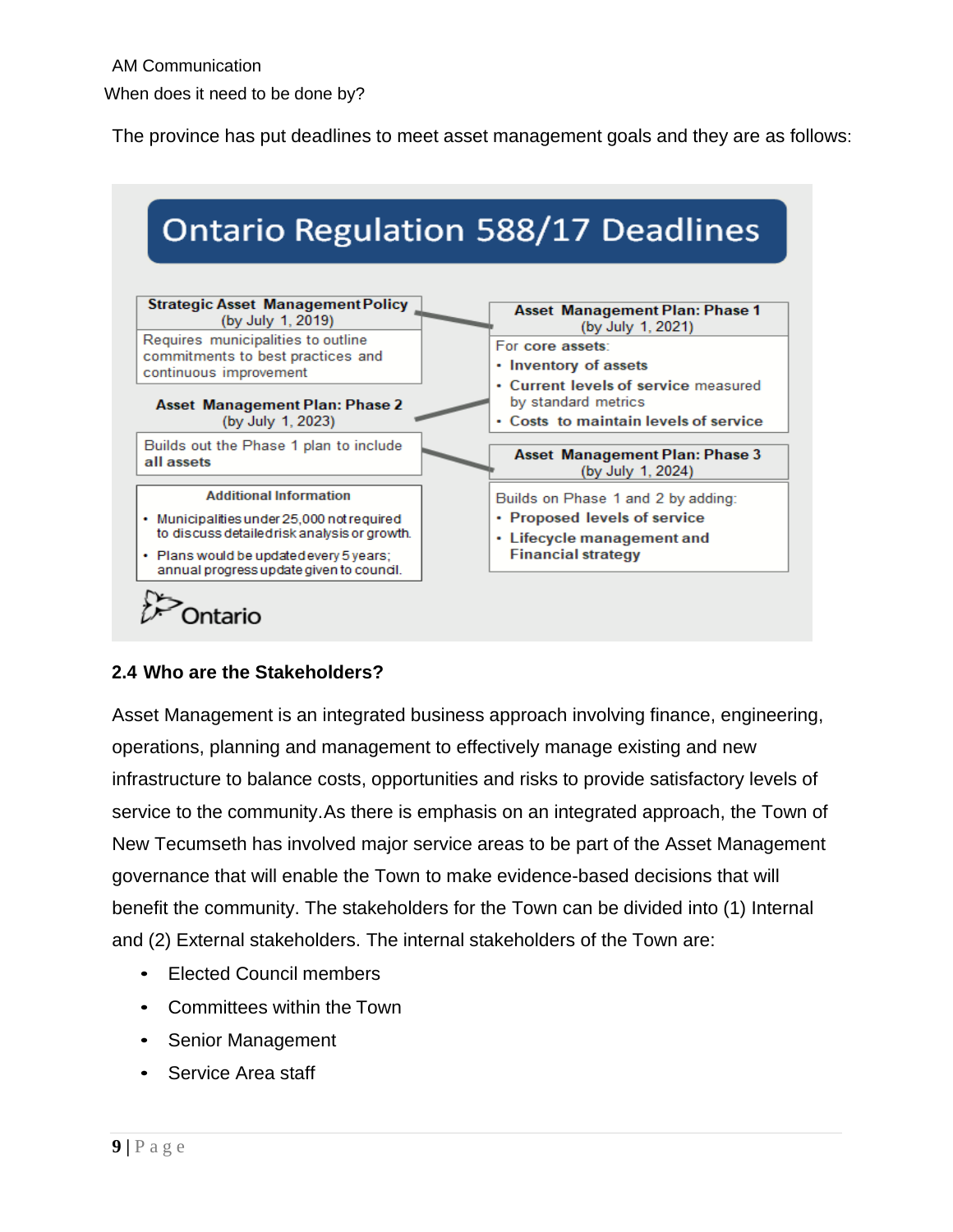The external stakeholders of the Town are:

- Community groups/citizens/residents
- Contractors
- Local business (BIAs)
- Other government levels (County, Province, Federal)
- Government agencies (AMO for Federal Gas Tax, FCM for Green Municipal Fund etc.)
- Visitors/tourists
- Emergency service providers (Police, Paramedics etc.)
- Utility providers (Alectra, Enbridge etc.)

#### <span id="page-10-0"></span>**2.5 What is Asset Management Governance?**

The Asset Management Governance is a foundation on which any activity associated with assetmanagement in the town can achieve objectives of the town's strategic plan. This enables the stakeholders of the Town to understand their roles in improving and enhancing the services of the Town by promoting improved asset management techniques. The Town has developed a 4-tier governance framework which oversees asset management activities for the Town.

The Strategic Asset Management policy requires the commitment of key stakeholders within the town's organization to ensure the policy contains a clear plan that can be implemented, reviewed, and updated. The table 1.1 below provides an overview of the current AM governance at the Town of New Tecumseth.

| <b>Executive Leadership Team</b> | CAO, GM Corporate Services (CS), GM<br>Infrastructure & Development(I&D)                                                                                              |  |  |
|----------------------------------|-----------------------------------------------------------------------------------------------------------------------------------------------------------------------|--|--|
| <b>Steering Management Team</b>  | GM CS, Director of Public Works, Director of<br>Parks & Recreation, Director of Engineering,<br>Mgr. Information Technology,<br>Mgr.<br>of<br><b>Corporate Assets</b> |  |  |
| <b>Asset Management Team</b>     | Mgr. of Corporate Assets, Infrastructure<br><b>Asset Management Technologist</b>                                                                                      |  |  |

**Table 1.1 Asset Management Governance at Town of New Tecumseth**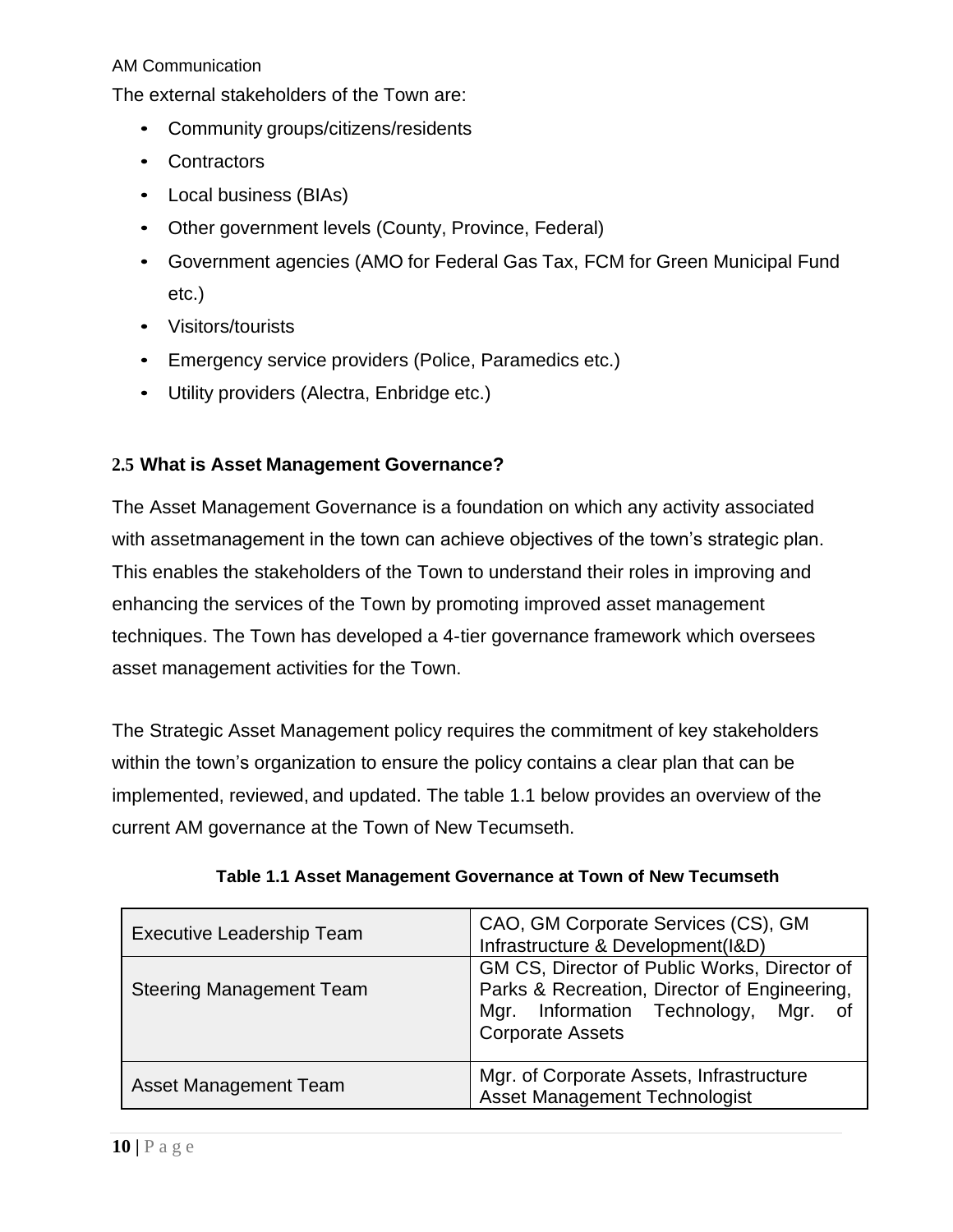Below is the hierarchy of Governance which supports the Asset Management Program:

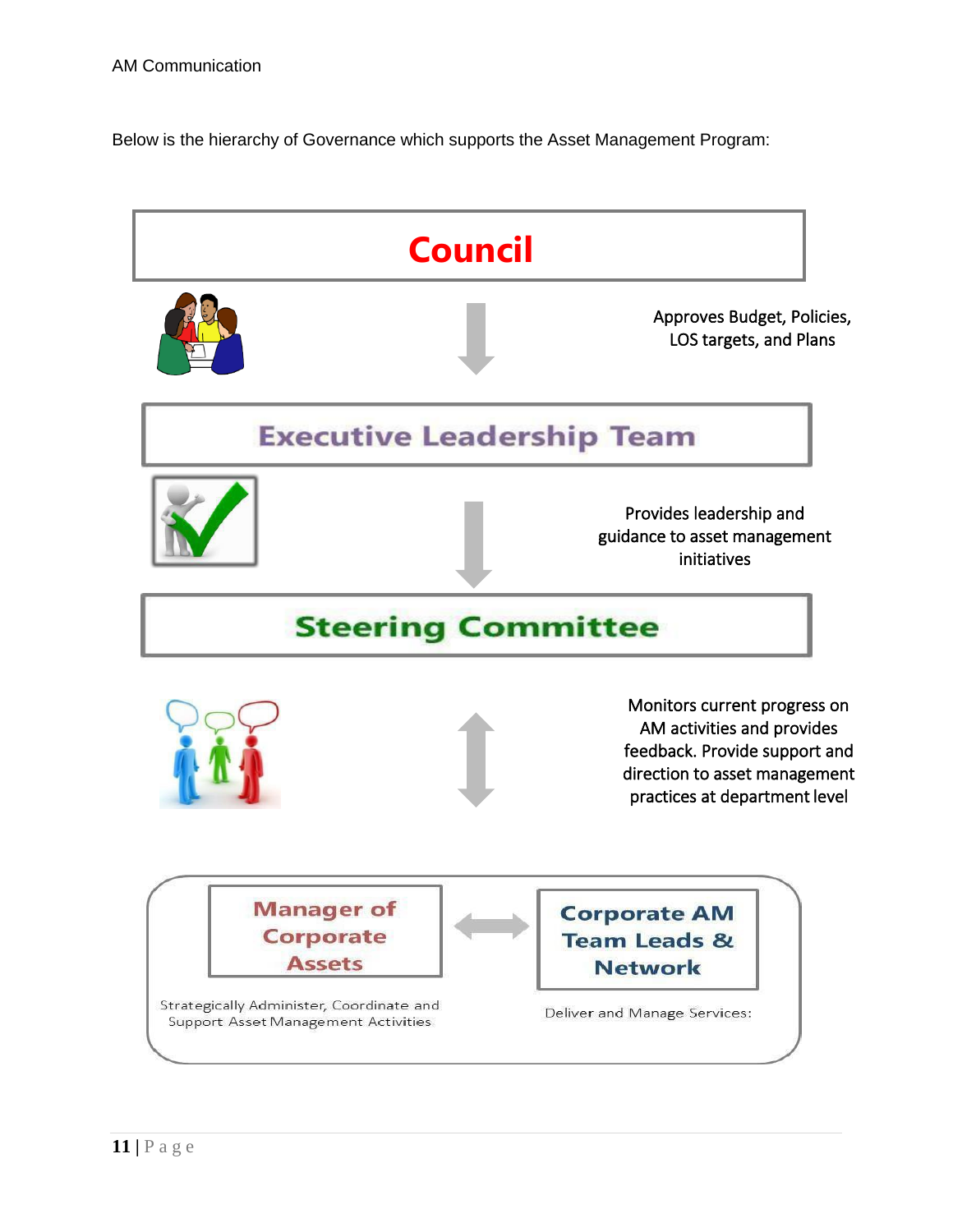#### <span id="page-12-0"></span>**3.0 What we communicate?**

The communication of asset management initiatives can be specific, operational or strategic depending upon the stakeholders to whom it is directed to*.* Specific messages are clear and defined. For example, performance measures and benchmarking will be directed to the council and senior management staff. Levels of service and targets are directed to all stakeholders including staff, management and council. A new regulation on roads from the province can be aspecific message to the roads department. Funding of asset management activities, compiling inventory are specific messages delivered to the senior management and Council.

Operational Messages are clear and accurate information about the current operations of the assets and feedback. For example, consultation for disruptions or changes in road operations,facility operations, winter maintenance programs require communication directed to operations staff. Customer satisfaction surveys and feedback is directed to the public.

Strategic Messages are clear and accurate information to all stakeholders to communicate how the Town will deliver its services in the future, employ lifecycle planning in the prioritization of projects, define levels of services, define risk frameworks and produce work programs that mustbe carried out in a planned and coordinated way. These messages are meant to demonstrate how asset management initiatives in the strategic asset management policy are implemented byTown staff.

#### <span id="page-12-1"></span>**4.0 How we communicate?**

Internal Stakeholders who are part of the asset management governance are updated through monthly, quarterly and semi-annual meetings. The following is the proposed asset managementgovernance team meetings for the year 2018 and 2019. As the maturity in asset management improves, the meetings will move to a quarterly basis for the Steering team and semi-annually for the executive leadership team.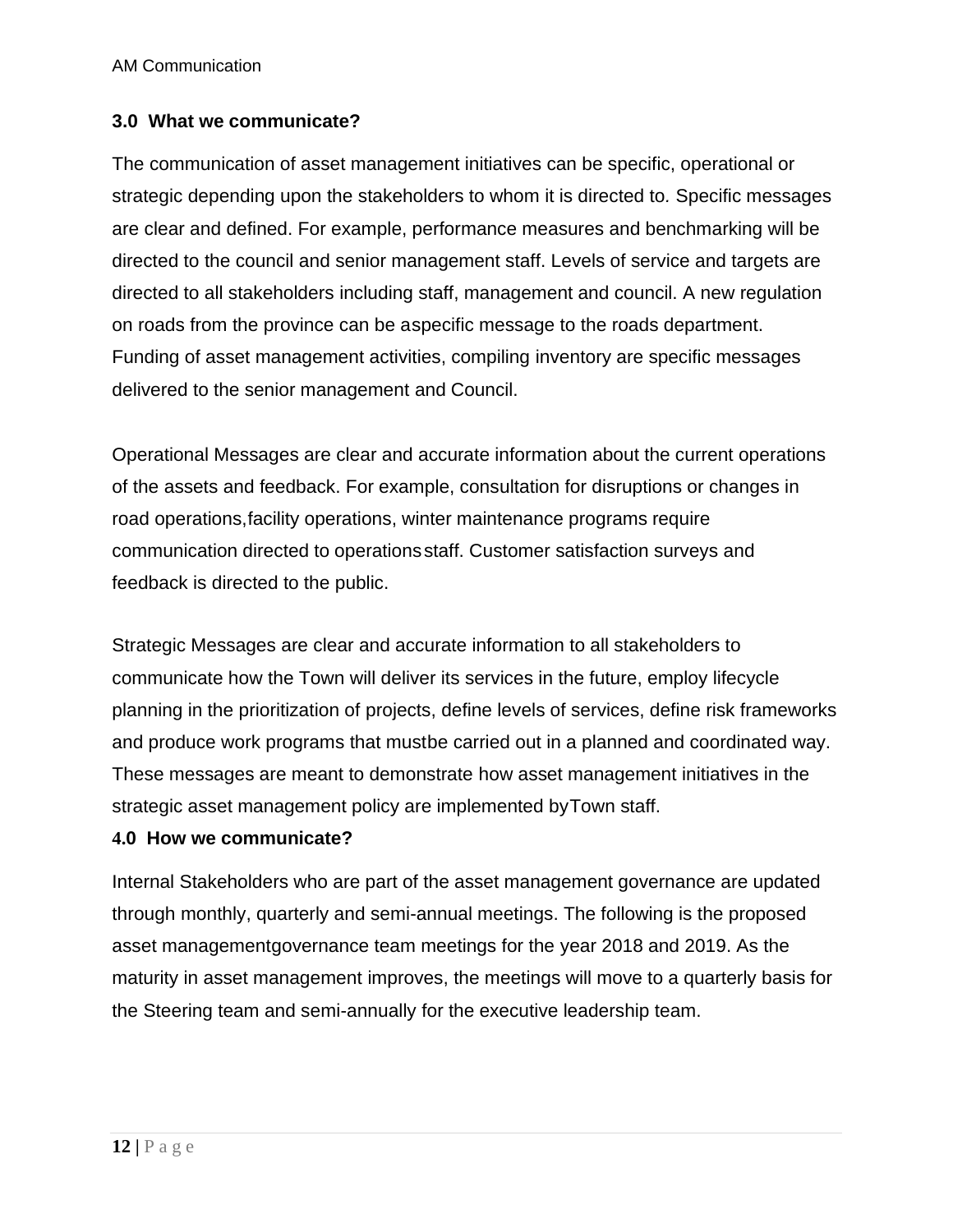| Year                             | <b>AM Governance</b>             | <b>Scheduled Meetings</b> |  |
|----------------------------------|----------------------------------|---------------------------|--|
|                                  |                                  |                           |  |
| 2018                             | <b>Steering Team Meetings</b>    | Monthly                   |  |
|                                  | <b>Executive Leadership Team</b> | Quarterly                 |  |
| 2019                             |                                  |                           |  |
| Jan-Jun                          | <b>Steering Team Meetings</b>    | Quarterly                 |  |
|                                  | <b>Executive Leadership Team</b> | Quarterly                 |  |
| Jul-Dec                          | <b>Steering Team Meetings</b>    | Quarterly                 |  |
| <b>Executive Leadership Team</b> |                                  | Semi-Annual               |  |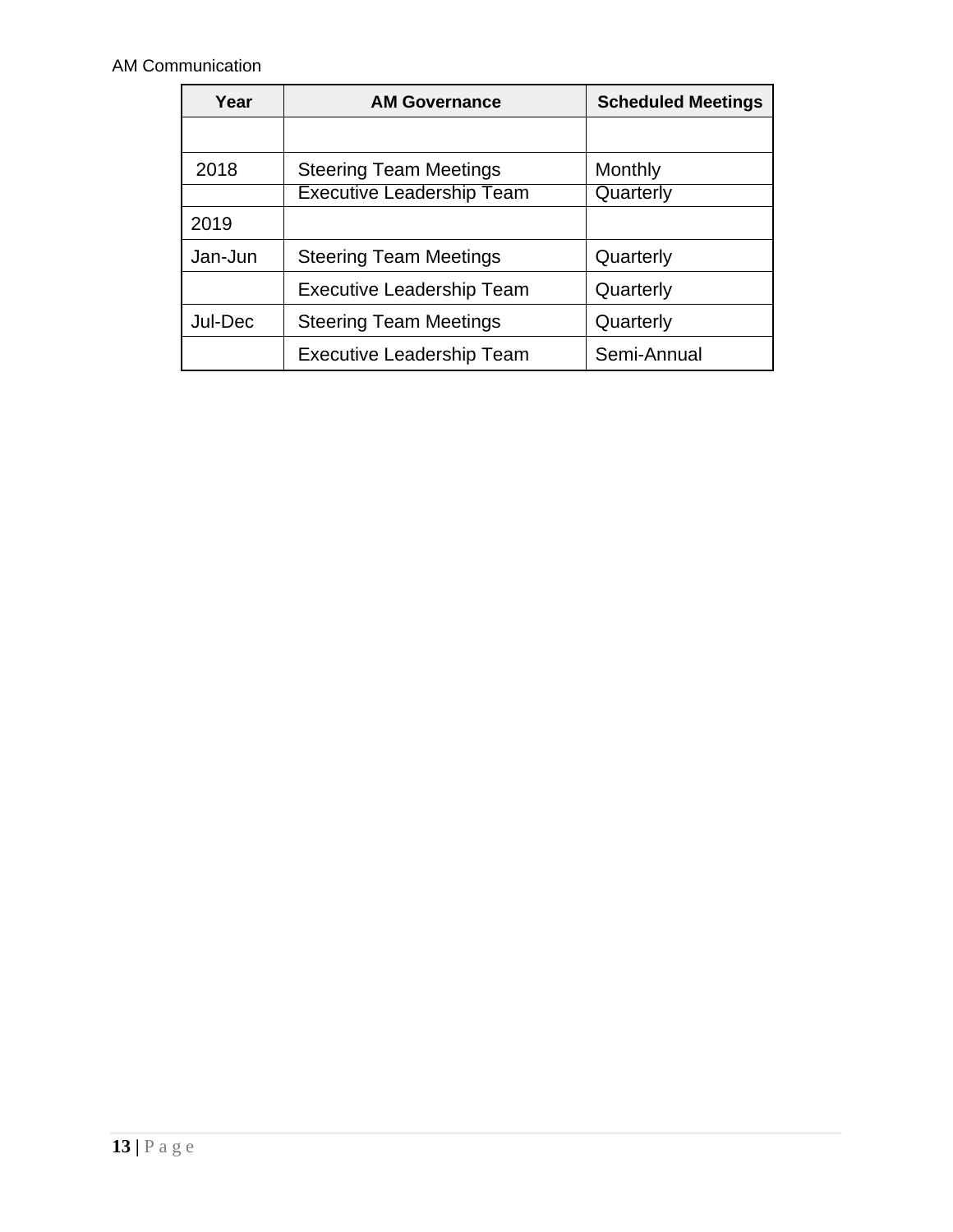The external stakeholders are informed through various communication channels like shown below:

| <b>What</b>      | <b>Details</b>                                                                   | <b>Audience</b>                  | When                                          | <b>Who</b>           |
|------------------|----------------------------------------------------------------------------------|----------------------------------|-----------------------------------------------|----------------------|
|                  | The use of graphics to depict<br>pieces of infrastructure and                    | <b>General Public</b>            | Developed as<br>part of the plans part of the | Developed as         |
| Infographics     | statistics that are less                                                         | and all                          |                                               | plans                |
|                  | engaging to communicate                                                          | <b>Stakeholders</b>              |                                               |                      |
| <b>Videos</b>    | The use of youtube videos to explain General Public<br>what asset management is? | and all                          | Posted in the<br>Town website in FCM Video    |                      |
|                  |                                                                                  | <b>Stakeholders</b>              | 2021                                          | posted by AM<br>Team |
|                  | The use of above infographics and                                                |                                  | <b>AMPs and</b>                               | Asset Mgt.           |
| Web page         | videos to create a more engaging<br>and content rich web pages to                | <b>General Public</b><br>and all | strategies<br>posted in                       | Team                 |
|                  | communicate asset management                                                     | <b>Stakeholders</b>              | Website in 2021                               |                      |
|                  | Articles in ReNew Canada, Public                                                 |                                  |                                               |                      |
| Public           | Sector Digest on how the town<br>develops its asset management                   | <b>General Public</b><br>and all |                                               |                      |
| <b>Relations</b> |                                                                                  | <b>Stakeholders</b>              |                                               |                      |
|                  | Media activity to announce when<br>roads are going to be paved or                |                                  |                                               |                      |
|                  | maintenance programs of                                                          |                                  |                                               |                      |
| Media            | sidewalks, roads during summer,                                                  | <b>General Public</b>            |                                               |                      |
|                  | winter maintenance of roads                                                      |                                  | AMPs on                                       |                      |
|                  | Facebook, Linkedin, Twitter posts<br>can be targeted to reach specific           | <b>General Public</b>            | Linkedin in 2021 Management                   | Asset                |
| Social<br>Media  | group of stakeholders.                                                           | and all<br><b>Stakeholders</b>   |                                               | Team                 |
|                  | A summary of the content from web                                                |                                  |                                               |                      |
|                  | page and infographics can be put in Local                                        |                                  |                                               |                      |
| Brochures/       | a leaflet or brochure to inform the Committee                                    | Community                        |                                               |                      |
| Leaflets         | public or kept in public places like<br>libraries.                               | groups Council                   |                                               |                      |

Communication can also be through traditional methods such as briefing sessions and meetingswith external groups such as contractors and consultants to inform and engage on capital projects and asset management initiatives. The objective is to build good relationships with external stakeholders and organizations for various initiatives such as gas tax funding, green municipal funding and in turn informing them of developments or progress for our projects. Otheralternative tools could include signs at major works to